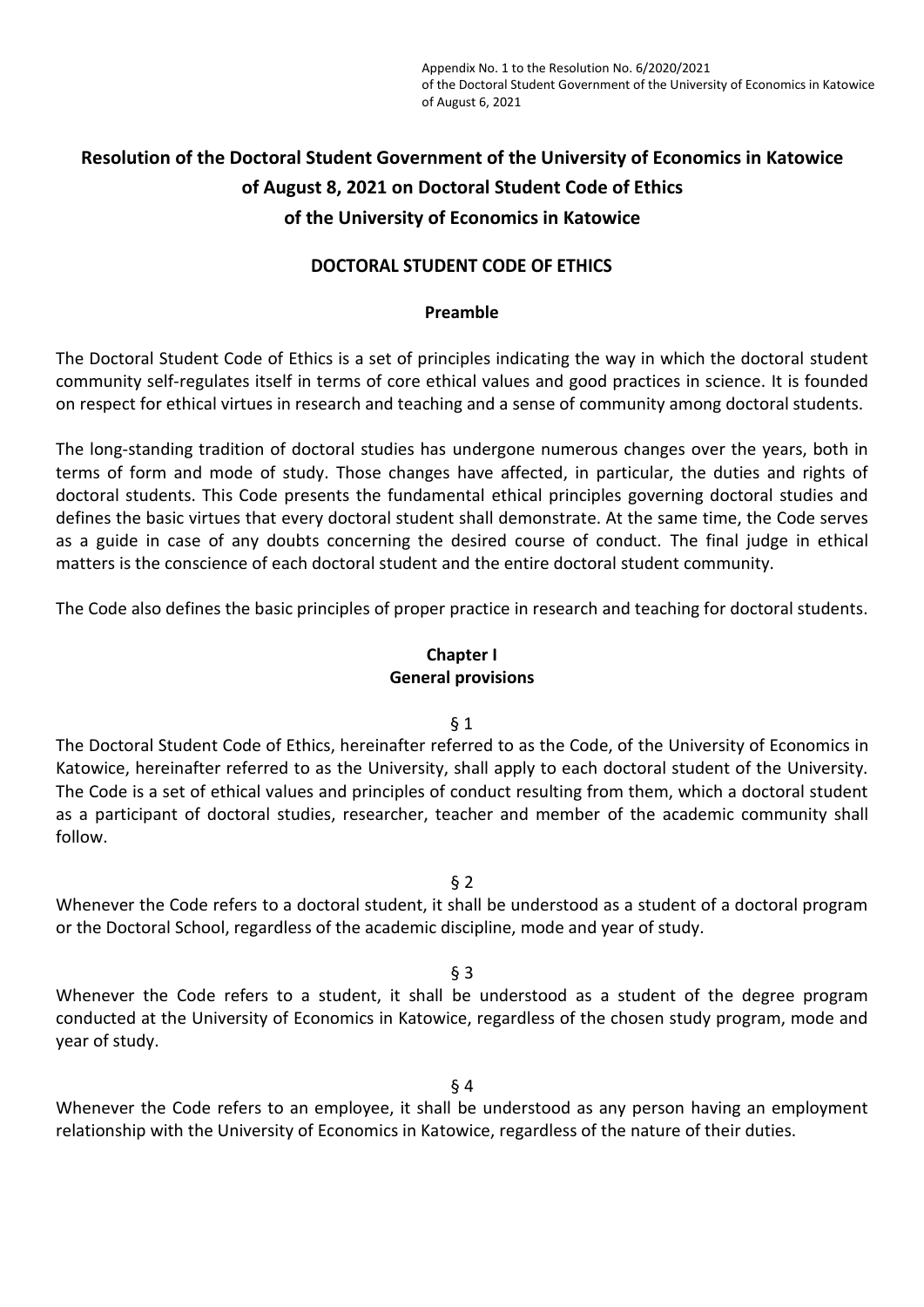A doctoral student shall comply with the generally applicable law, regulations in force at the University, in particular the Rules and Regulations of Doctoral Studies/Doctoral School, Code of Ethics of the University of Economics in Katowice and rules contained in the oath, as well as generally accepted ethical values.

§ 6

A doctoral student shall familiarize themselves with the Code, comply with its provisions and disseminate them in the academic community.

#### **Chapter II Doctoral student profile**

#### § 7

A doctoral student shall, in all aspects of their research and teaching activity as well as in public life, demonstrate integrity and respect for scientific facts, methods, and theories.

A doctoral student shall show reliability, diligence, independence and impartiality in their research and teaching activities.

§ 8

§ 9

A doctoral student shall be responsible for their views, interpretations of their research, and their conduct towards members of the academic community.

§ 10

A doctoral student shall be tolerant and therefore shall not discriminate against members of the academic community and other members of the society on the grounds of origin, religion, race, gender or age. They shall respect different research attitudes, worldviews and cultural traditions.

#### § 11

A doctoral student shall not use family connections and close relationships with academic and administrative staff for the purpose of gaining benefits.

§ 12

A doctoral student shall oppose unethical behavior of other members of the academic community.

#### **Chapter III Doctoral studies/Doctoral School**

#### § 13

A doctoral student shall work diligently in order to complete the curriculum of the doctoral program/Doctoral School and to meet other requirements stipulated in the plan and program of study.

#### § 14

A doctoral student shall strive for self-improvement through expanding their knowledge and improving professional qualifications appropriate for the chosen academic discipline throughout the entire period of study.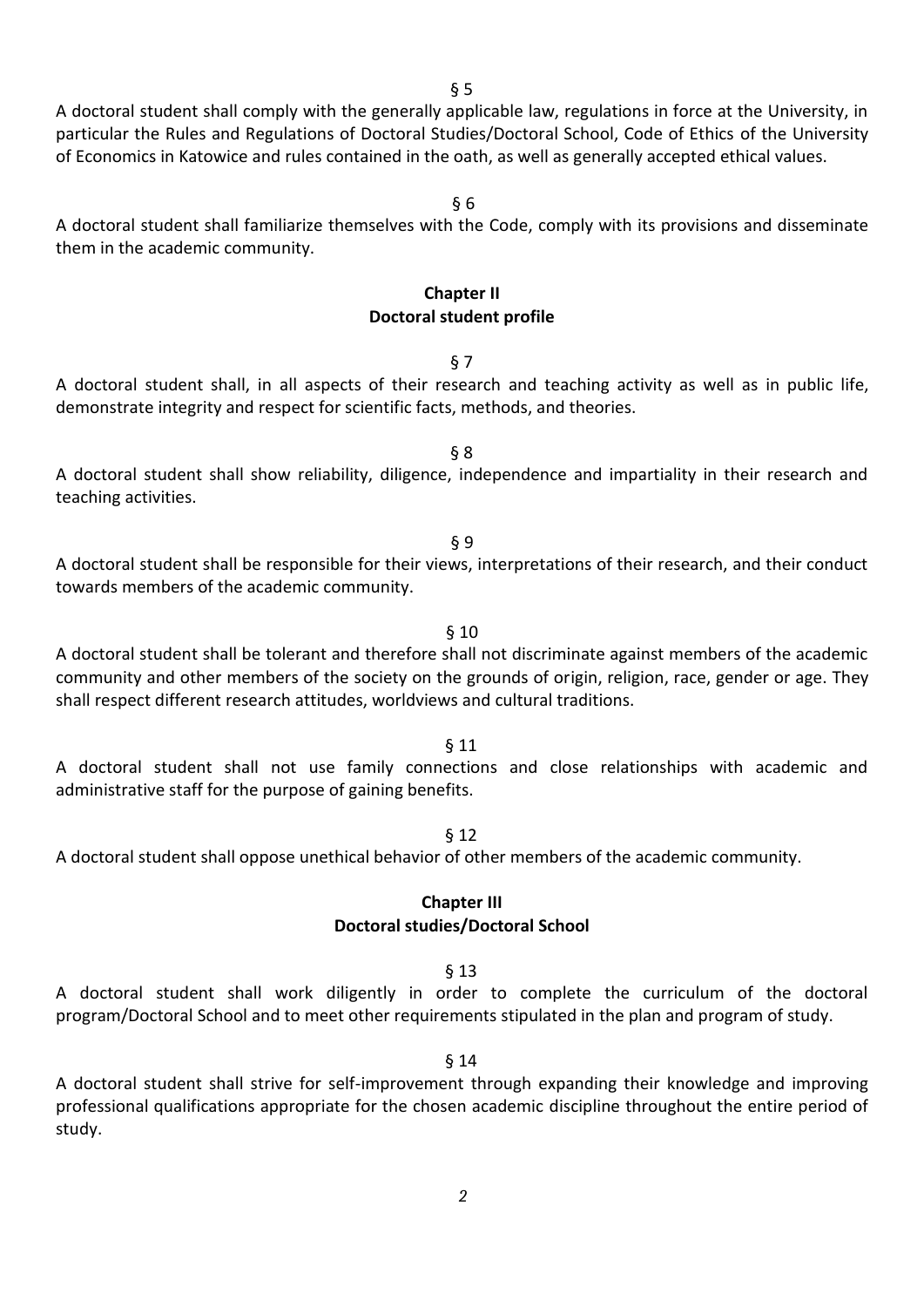A doctoral student shall not undertake any actions that may result in non-objective evaluation of their academic progress.

§ 16

A doctoral student shall not provide false information in periodic reports on duties performed and accomplishments within the allotted timeframe for the purpose of their own benefit.

#### **Chapter IV Scientific research**

# § 17

A doctoral student shall constantly expand their knowledge and improve their skills.

Research work of a doctoral student should be creative and conducted in accordance with the requirements of the scientific method, be credible and faithful to the truth based on solid arguments.

§ 18

§ 19 A doctoral student shall observe high standards of conducting scientific research and principles of good scientific practice recognized at the University.

A doctoral student shall observe the principles of scientific honesty in research and shall not allow plagiarism or falsification of research results.

§ 20

A doctoral student shall avoid conflicts of interest in evaluation of academic achievements and papers and shall be guided by objectivity, punctuality, and principles of competence.

Research shall be conducted in such a way as not to infringe on copyrights held by other people.

#### **Chapter V Teaching**

#### § 23

Within their discipline, a doctoral student shall demonstrate the knowledge and skills necessary to teach in a competent and independent manner. The classes they conduct shall encourage students to explore the issues constituting the content of a given course.

§ 24

Classes shall be conducted in accordance with the course content and technical equipment available. At the same time, a doctoral student shall make an effort to diversify the form of classes and take into account the modern teaching methods.

A doctoral student shall be polite and behave in a manner consistent with accepted customs. They shall refrain from making any comments about a student.

§ 25

# § 21

# § 22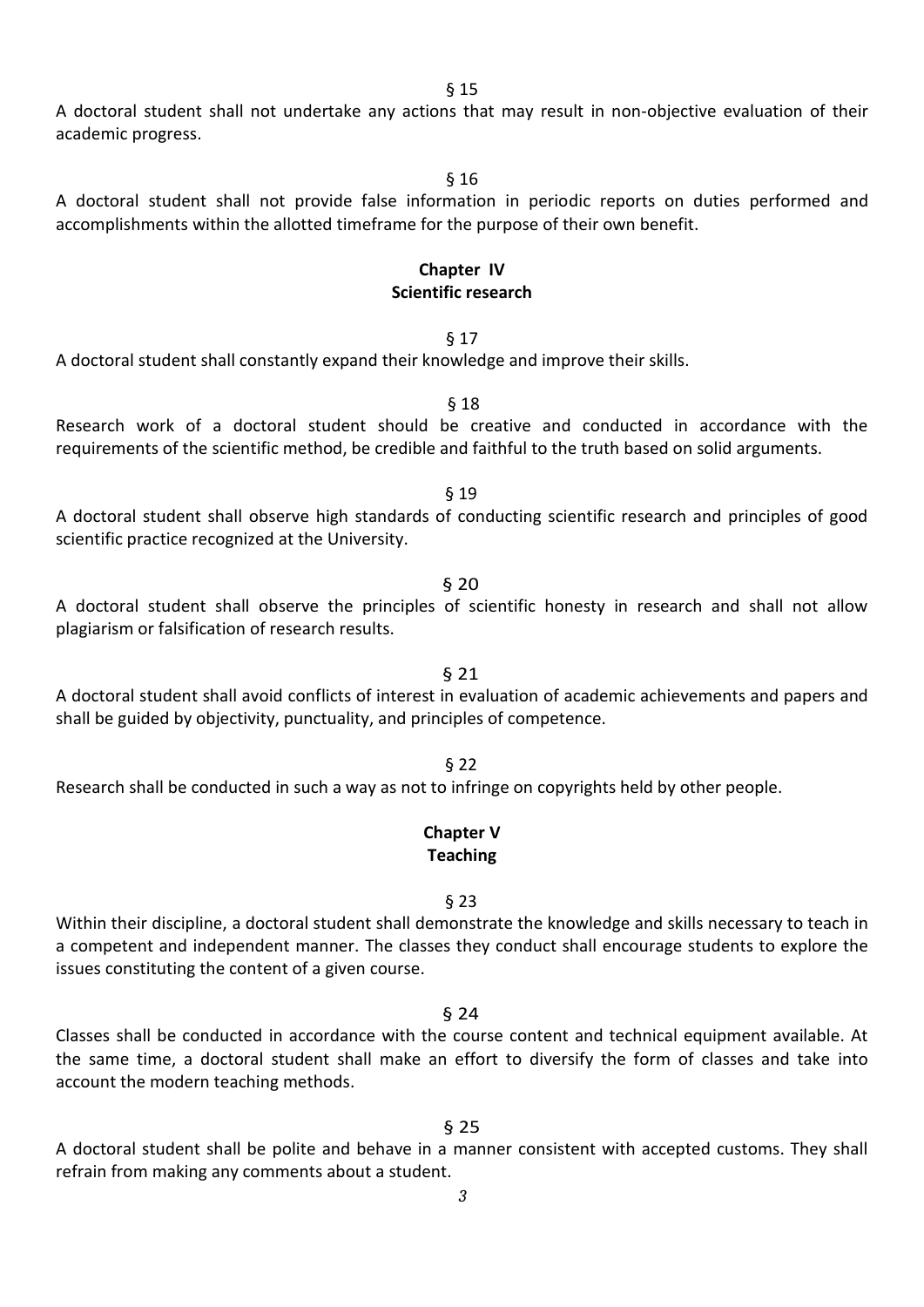When evaluating the student's skills and knowledge within the scope of the course taught, a doctoral student shall display integrity and professionalism.

§ 27

A doctoral student should prepare for courses assigned to them in a reliable and diligent manner, taking care of the quality of knowledge they convey.

During the first class, a doctoral student shall inform students about the course syllabus, the conditions and deadlines for passing the course, and the evaluation criteria for the course participants.

§ 28

A doctoral student shall use fair, transparent, and comprehensible criteria when evaluating students' knowledge.

The doctoral student shall not overstate the number of teaching hours completed for their own benefit.

# **Chapter VI Academic community**

#### § 31

A doctoral student shall care for the good name of the University, respecting its dignity, traditions and customs.

A doctoral student shall take care of the University' property and shall not use it for personal purposes unrelated to the research and teaching activity.

§ 32

§ 33

In their contacts with students, other doctoral students, research employees, as well as administrative and technical staff, a doctoral student shall behave according to the rules of savoir-vivre.

§ 34

A doctoral student shall, whenever possible, engage in activities benefiting the academic community and participate in important events at the University.

- § 35
- 1. A doctoral student shall protect the good image and prestige of the University and always represent it with dignity, aware that their attitude and personal culture contribute to the image of the University.
- 2. When representing the University, a doctoral student is obliged to use logos consistent with the University's Visual Identification System and indicate their affiliation.
- 3. A doctoral student who undertakes activities in cooperation with several units is obliged to include information about it in the documentation.

§ 36

A doctoral student shall comply with the resolutions and orders issued at the University.

# § 29

§ 30